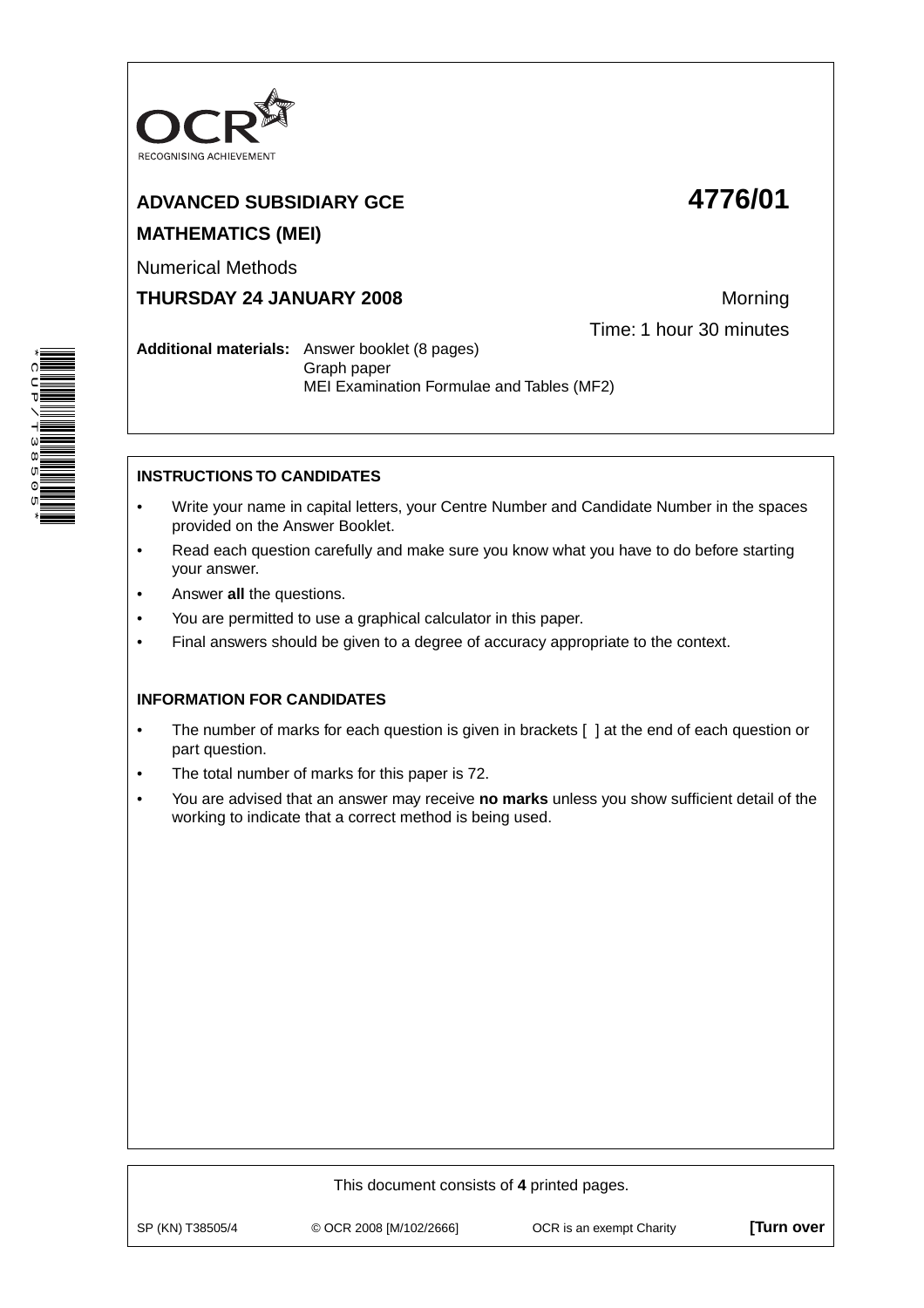### **Section A** (36 marks)

- **1** The equation  $f(x) = 0$  is known to have a single root. Given that  $f(2) = 0.24$  and  $f(3) = 0.03$ , use the secant method to obtain an estimate of the root. Show, by means of a sketch, that this estimate could be very inaccurate. [5]
- **2** For the integral  $I = \int_0^1$  $\frac{1}{2} - \sqrt{x}$  $2 + \sqrt{x}$  d*x*, find the values given by
	- (*A*) the trapezium rule with  $h = 1$ ,
	- (*B*) the mid-point rule with  $h = 1$ .

 *Use these two values* to obtain a further trapezium rule estimate and a Simpson's rule estimate of the integral. [8]

**3** The function f(*x*) has the values shown in the table.

| х    |      |      |      |
|------|------|------|------|
| f(x) | 2.00 | 2.57 | 3.85 |

Use Lagrange's method to find the estimate of f(2) given by fitting a quadratic function to the data. [7]

**4** Show that the equation  $x^3(2-x) = 1$  has a root in the interval (1.5, 2). Use the bisection method to find the root with maximum possible error 0.0625. [6]

 Determine how many further iterations of the bisection process would be required to reduce the maximum possible error to less than 0.005. [2]

**5** A numerical derivative is being found using the forward difference approximation. Show, by means of a sketch, that a large value of *h* may lead to a large error. [3]

The function  $g(x)$  has the values shown in the table correct to 3 decimal places.

|      |       | 2.001 | $\vert 2.01$ | 2.1   |
|------|-------|-------|--------------|-------|
| g(x) | 3.610 | 3.612 | 3.633        | 3.849 |

Obtain three estimates of the derivative of the function at  $x = 2$ . Use your answers to show that, in numerical differentiation, a smaller value of *h* may not always lead to greater accuracy. [5]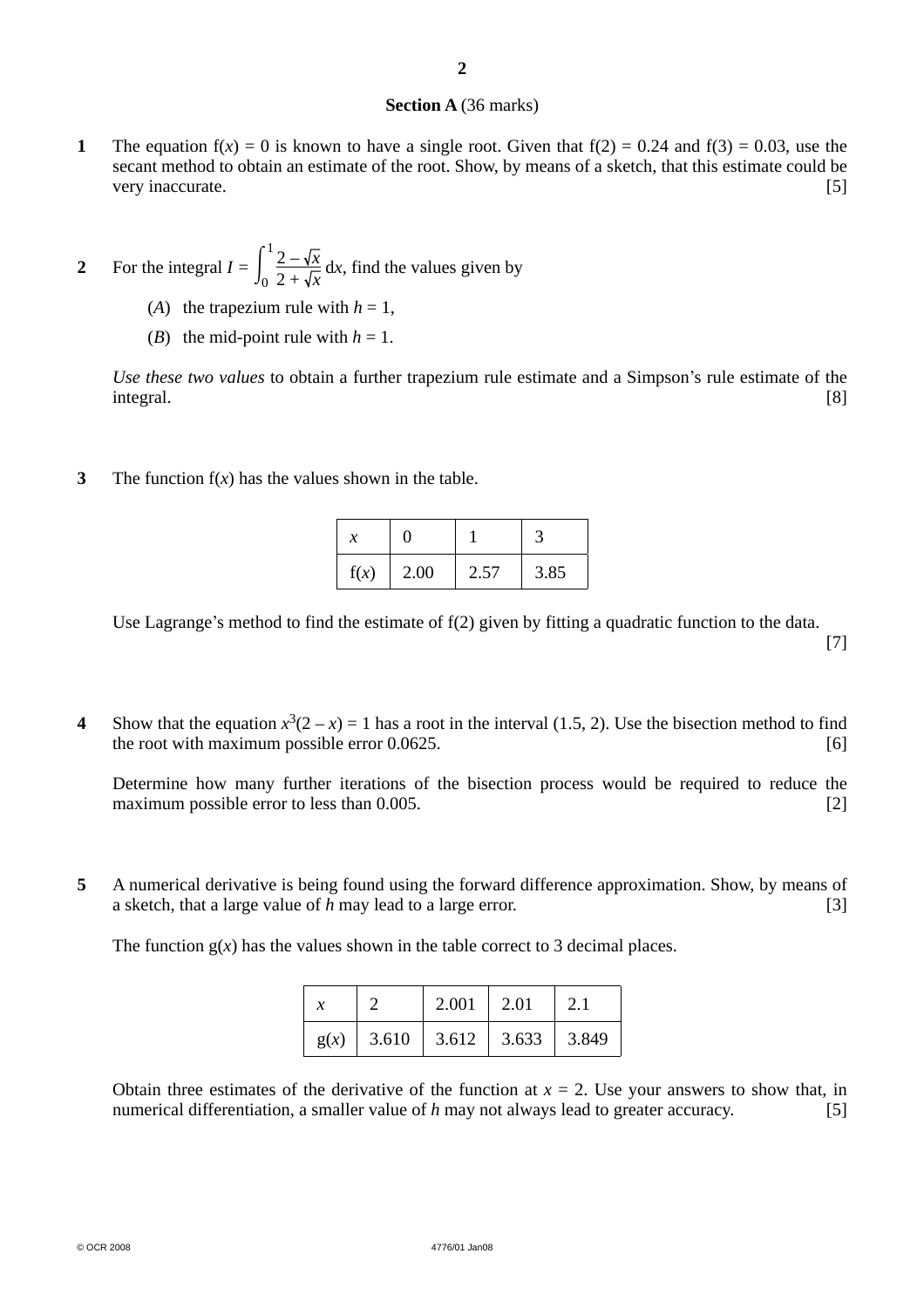#### **Section B** (36 marks)

**6** The function  $f(x)$  has the values shown in the table.

| f(x) |  | $-10$ |
|------|--|-------|

- **(i)** Use Newton's forward difference interpolation formula to fit a quadratic to the points at  $x = 3, 4, 5$ . Use this quadratic to estimate
	- (A) the value of *x* at which  $f(x)$  takes its maximum value,
	- (*B*) the value of *x* in the interval (4, 5) for which  $f(x) = 0$ .

Show that the quadratic does not pass through the fourth data point. [12]

 **(ii)** Use Newton's forward difference interpolation formula to estimate f(4.5) using a cubic. (Note that you are not required to find the cubic in terms of *x*.)

Hence obtain a Simpson's rule estimate of  $\int_3$ 6 f(*x*) d*x*. [6]

**[Question 7 is printed overleaf.]**